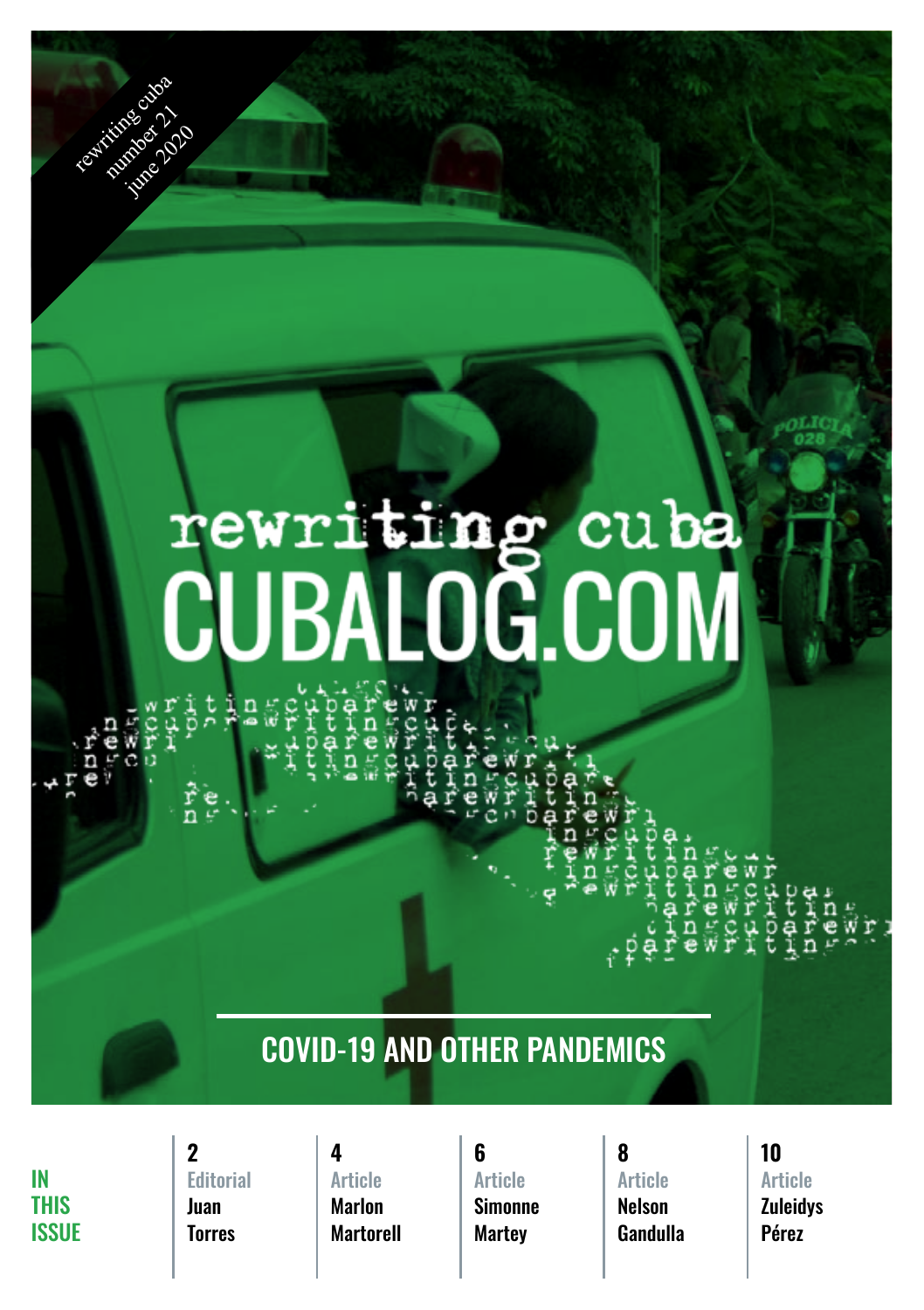# <span id="page-1-0"></span>editorial

#### **Those inside and those outside**

The global coronavirus pandemic has taken the world by surprise and has caused uneven reactions in different countries. Some had more time to react as it arrived later to their territory, but in any case, little was known about the virus. Cuba seems to be doing relatively well in controlling the virus and the number of people infected, but not in the consequences. The absence of visitors joins an inefficient production, a precarious distribution system and a lack of incentives and resources to improve the production of something as basic as food. To make things worse, the latest US sanctions have even put the large influx of remittances in check. The country is much more dependent of the outside world than it would like to acknowledge. We should not forget that the virus is only the first of the obstacles; the looming economic crisis and the readjustment of the world's order are also invited to the meeting.

Despite the island's current difficulties, it is possible that in the long run this will result in greater openness, productive reorganization and the elimination of counterproductive elements such as the stockpile system. Perhaps reducing investment, in the more than sufficient hotel offer, and using the resources to improve production will be considered. This will depend on whether the institutions are able to see the opportunities offered by times of crisis. What is clear is that it will take a long time before the flow of tourists returns to the previous levels, particularly since long before the pandemic the flow of visitors was already decreasing.

This bulletin focuses on people, on Cubans inside and outside the island. The experience of ordinary Cubans has depended a lot on their personal circumstances,



although the whole population has suffered from new restrictions on mobility that try to stop contagion. Those who yesterday lived better than the majority due to their direct contact with tourists, have seen their income reduced to zero. Those who received remittances from abroad, have perhaps been the best able to cope with the crisis and the increase in prices. The hard-working guajiro has continued his life without major changes, as animals and the countryside are demanding companions. However, in the end, some more and some less, they have all suffered from shortages, long queues, lack of hygiene items and blackouts, which have increased in recent months. For activists and independent journalists the experience is not a pleasant one. Decree-Law 370 is being used to fine those who report on issues that make the government uncomfortable. Meanwhile, the rest of the world is too busy with its own problems to worry now about what is happening on the island.

For people living abroad, the experience has been as varied as the countries and circumstances in which they find themselves. We have heard dramatic stories of people stranded in Russia, of those who have lost loved ones despite being in more fortunate countries or of those who have been left without work in a strangeland. On the other side, we have also heard others, albeit very minority ones, from some for whom the pandemic has brought some luck. In this bulletin, we bring a bittersweet mix of experiences. What is indisputable is that this pandemic has not left anyone indifferent, not even those who have tried to act as if the virus did not exist.

Juan Torres

**2 3**

rewriting cuba rewriting cuba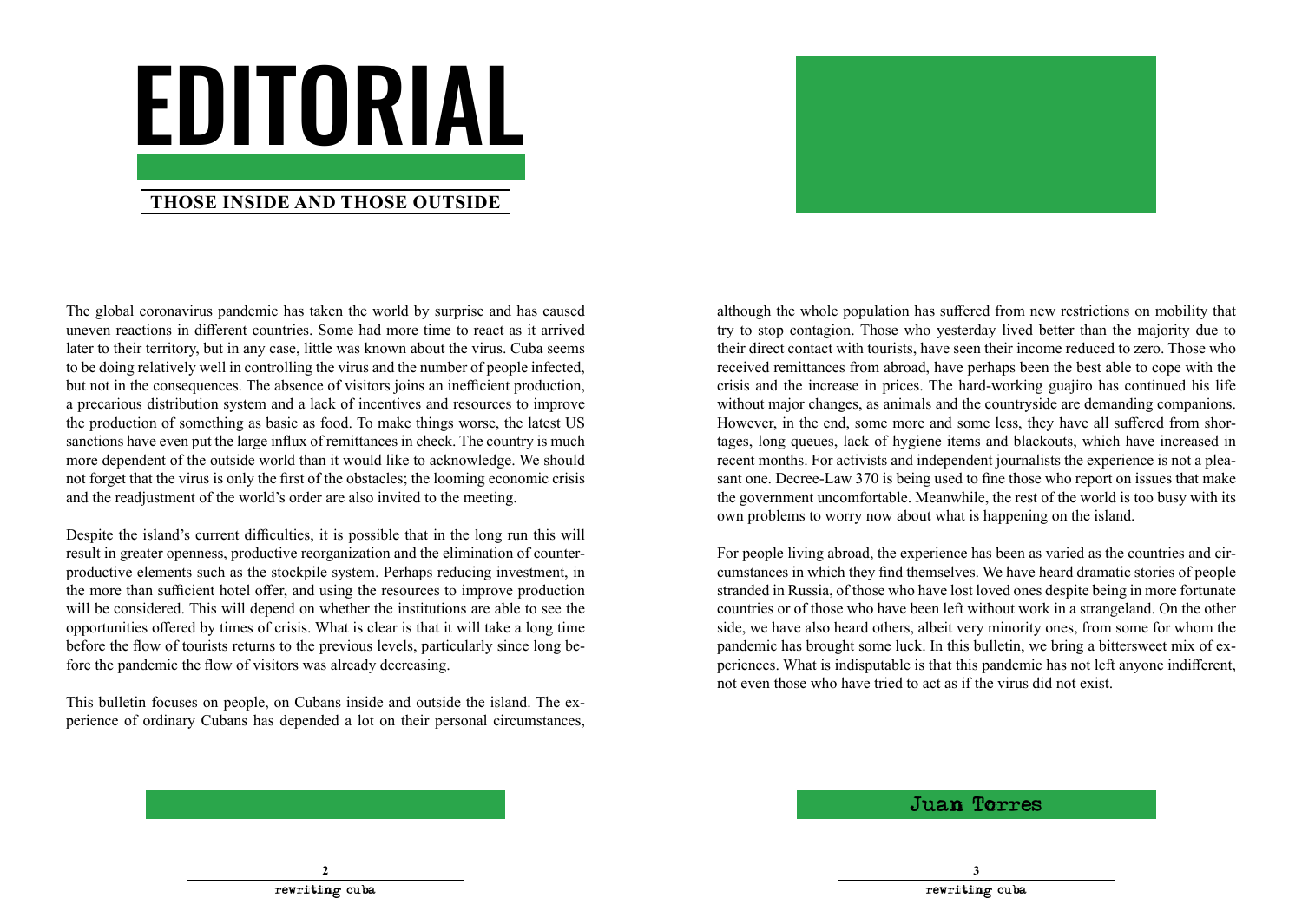## <span id="page-2-0"></span>CUBANS, victims of **CORONAVIRUS** in the borders

#### MARLON MARTORELL

arlon Martorell and his wife Kenia traveled from Cuba to<br>
Cuban political police. We were affaid and does not have money, nor can pay a<br>
Central America looking to meet with their family in the<br>
United States. They had to **arlon Martorell and his wife Kenia traveled from Cuba to Central America looking to meet with their family in the United States. They had to flee due to the constant harassment from the State's authorities as a consequence of their work as political opponents and human rights defenders. Currently, they are in the US-Mexico border, waiting for the situation to improve.** 

Being outside my country, Cuba, far from my family and friends, I am one of the coronavirus victims in Mexico. I am at the mercy of a ruthless health care system, as is the Mexican health system. If you do not have health insurance, you do not get medical care and they leave you outside the hospital, as it happened to me. I was completely dehydrated as a consequence of the diarrhoea and the inanition of more than 10 days virtually without eating, but they denied testing me for the COVID-19. According to them, they did not have enough tests, so they sent people to private places where they charge you up to \$1.500 Mexican pesos (59€) for the test. I feel that I survived thanks to our Lord almighty, the conditions, under which I passed the virus and under which I am still not cured, were inhuman.

I believe in Cuba a good work has been done at fighting the COVID-19 in terms of hospitals and similar departments. In contrast, the police officers are beating, finning and sometimes imprisoning people for not wearing a mask. However, they concentrate crowds in endless queues of hundreds of persons to sell soaps, small packages of chicken or one litre of sunflower oil per person.

My wife and I get out of Cuba running away. For years, we were victims of the Cuban political police. We were afraid that at the end, after going through so many things (including attacks against my life), I was going to be imprisoned. We wanted to go across Mexico seeking to apply for asylum in the United States where we can be safe next to my daughter, who is a US citizen, and my grandson, in

addition to a brother, who also is a citizen, and two nephews, refugees there and all of them fighters for Cuba's freedom. Finding myself 50 years old in Mexico, far from any relative´s help while being sick of COVID-19 and suffering hypertension, with no money and with no work, as I was fired from theSoriana store I worked, due to my illness, all the process has been really tough.

My wife and I are in Mexico completely helpless, at the mercy of crime and other unscrupulous people who engage in kidnapping and drug trafficking. Additionally, the borders closure between both countries has paralyzed our asylum process.

As a result of this, along with the risks that arise from being a political activist against the Cuban dictatorship, I am urged to be provided with political asylum in the United States and finally meet with the part of my family that lives there. Everything is getting harder; we do not even have a lawyer or legal advice of any type.

The situation of other Cubans in the borders is similarly hard, the lack of work, the latent danger of being victim of drug traffickers or kidnappers, in addition to the COVID-19 pandemic. The Cuban, not having work, neither has health insurance, and does not have money, nor can pay a private clinic remaining completely hel-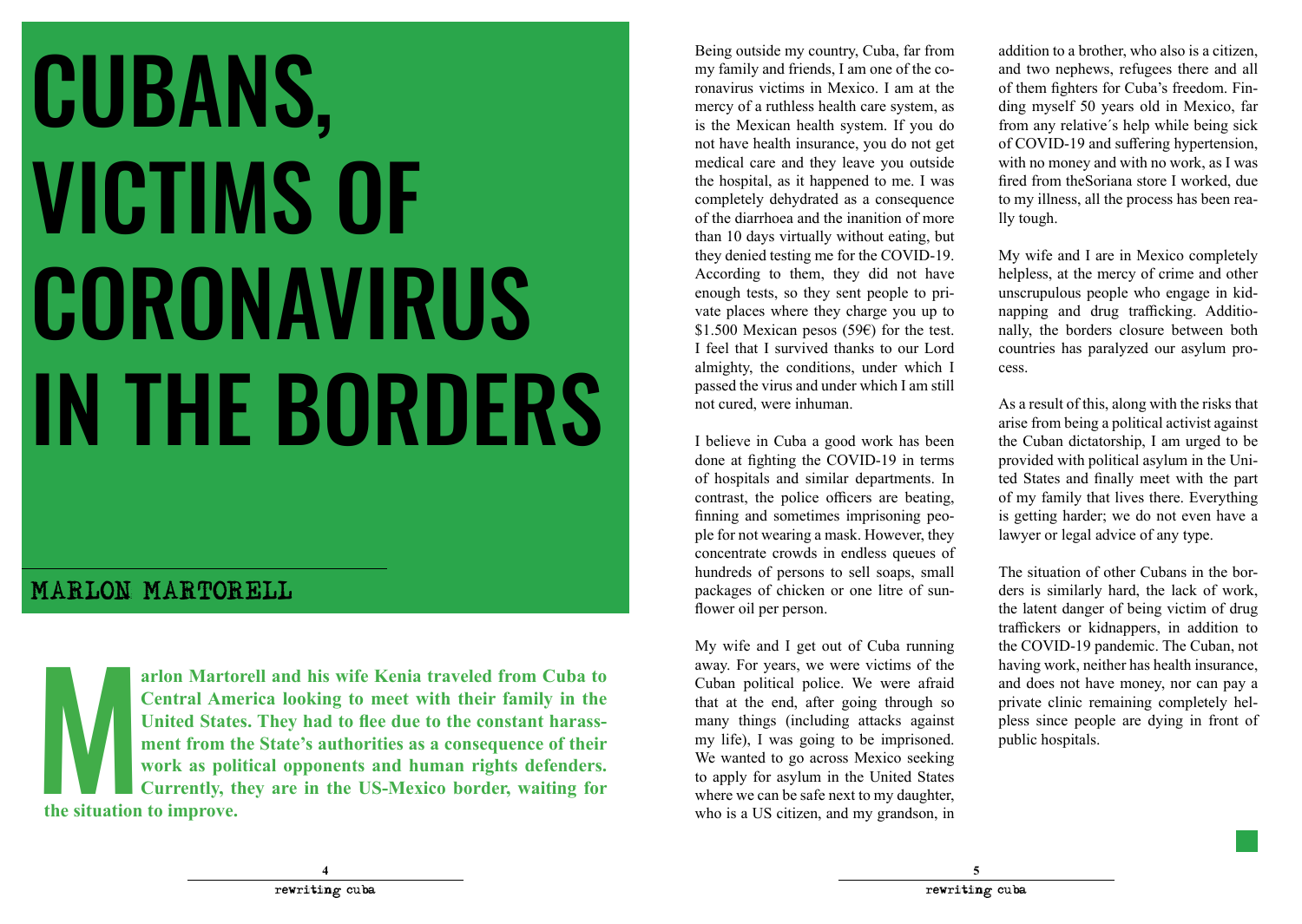## <span id="page-3-0"></span>**WHAT DO THE** next few months have in STORE FOR US?

#### Simonne Martey

**EXERCISE IN SERVIER 2013 1999 11 1000 11 1000 11 1000 11 1000 11 1000 11 1000 11 1000 11 1000 11 1000 11 1000 11 1000 11 1000 11 1000 11 1000 11 1000 11 1000 11 1000 11 1000 11 1000 11 1000 11 1000 11 1000 11 1000 11 1000 imonne walked around Havana to ask about the situation of several local women and of people working on brings us their testimonies.** 

"The border closure and the immediate drop of tourism has been a disaster for our pockets, fortunately, I asked for the temporary suspension of the license" – told me Odalis, who is landlady of two apartments for renting to foreign people only –. According to her, she is using the food reserve that she had for the rental and also is affecting her bank account, since she has no other income.

Her mother, who had a stress crisis, kicked Alicia and her 8-months-old baby out of the house. She also destroyed Alicia's phone and threw all her things out on the street. Now Alicia lives in a temporary rental. She does not know yet how she is going to pay as her husband became unemployed as a consequence of the pandemic.

Carmen's case has shocked me. Her mother underwent brain tumour surgery and amidst the crisis she cannot get soap, diapers or medicines. Even getting an oxygen cylinder has been impossible.

The supply was already affected before the COVID-19, but this phenomenon came to increase the lack of food and hygiene products in general. "I rent to foreigners, now I am selling rum and cigarettes to survive. My daughter used to work in a cafeteria and she still has contact that provide me the products to sell" – tells me Laura with a bit of resignation.

Juan rides a rickshaw, he is starting to feel the lack of pedalling and profit. He tells that, despite not being the owner of the rickshaw, every day he had a little money to buy food and cigarettes. Currently he goes from block to block collecting bottles to sell them to the small private industries that still operate.

Lucia says that sometimes she wants to run away. Both of her parents have Alzheimer's and she has to balance her emotions and needs. "Sometimes I want to die" – tells crying.



Some days we do not have electricity in all day. By contrast other times electricity is cut during the dawn when the heat is unbearable and the mosquitoes feast on us. There are communities where water is a luxury, at times you have to go out and carry it. Almost always the women are the ones who carry the water, meanwhile the man waits on the couch for the precious liquid to bathe.

The families that receive remittances, food and phone recharges from abroad, are the ones who are able to handle better these moments of paralysis. The others, the ordinary Cubans, do not know how long we can resist. There are many and diverse examples of the terrible situation that the Cuban people live today: houses in bad condition on the verge of collapse, overpopulation of households generating conflicts among the family members, long queues to get food and toiletries, hyperinflationary commodity prices… The question that spins in the air is: What do the next few months have in store for us?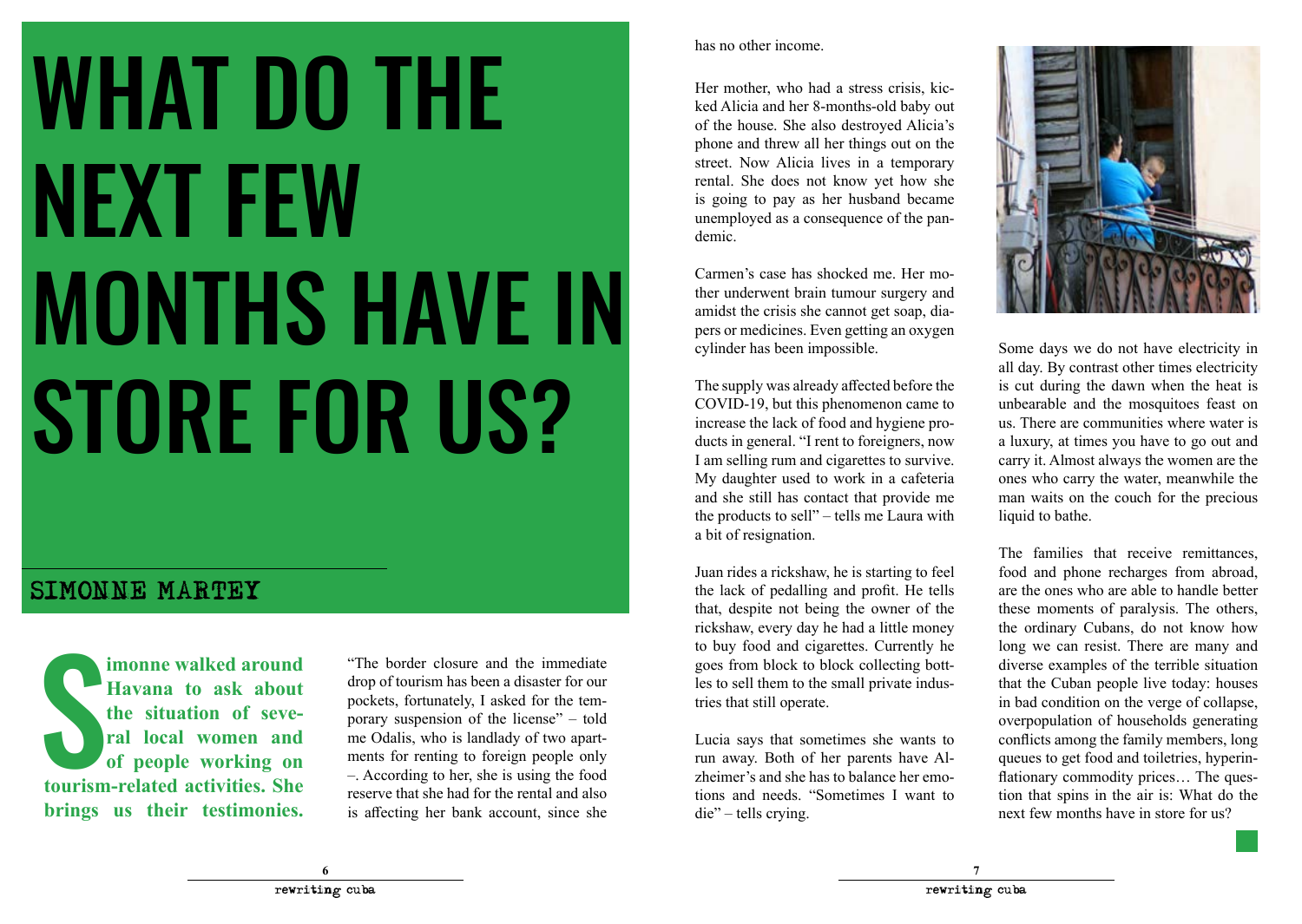## <span id="page-4-0"></span>**SAVING LIVES**

**He is a young Cuban doctor and LGTBIQ activist from the city of Cienfuegos.** 

**In 2016, he emigrated to Spain, where he still resides in the city of Madrid. There he lives with his partner and (since recently) finally practices medicine.**



**Nelson Gandulla**



he COVID-19 pandemic has<br>brought hard times for the entire<br>world population. So it has been<br>for the migrants living in Spain,<br>who have had to face a new unk-<br>nown challenge and readapt to<br>the new reality, changing lifestyl he COVID-19 pandemic has brought hard times for the entire world population. So it has been for the migrants living in Spain, who have had to face a new unknown challenge and readapt to toms, and in some cases directly starting over from scratch.

For me, these have been moments of great fear and uncertainty, and above all, of longing, nostalgia for not being able to be close to the people I love at such a sad and tense time. This situation has often made me think of my people in Cuba, and reflect on the need for those of us, who are still alive, to push forward more than ever the struggle so if something like this happens again, there will not be so many families separated. It made me need even harder a future for Cubans, where living in freedom does not require us to go abroad and stop seeing your loved ones for so long, such as in these extreme circumstances

we have been experiencing. To think that you cannot help someone you love, and even that they may die while you are so far away, is very hard.

Halfway through the pandemic I was unemployed, and that was the hardest time, because I depend on my work for my survival here. However, the COVID-19 also brought something very positive and satisfying that has been a turning point for my professional career here in Spain. I studied medicine in Cuba, and since I arrived, I applied for the homologation of my degree, a very long and complicated process. Nevertheless, the health emergency produced the need for more medical professionals, and finally my degree was validated. For me, it is incredible to be able to exercise my vocation to help the country that has taken me in and where I am building my future. I cannot think of a better way to thank than by doing the best thing I know how to do: saving lives.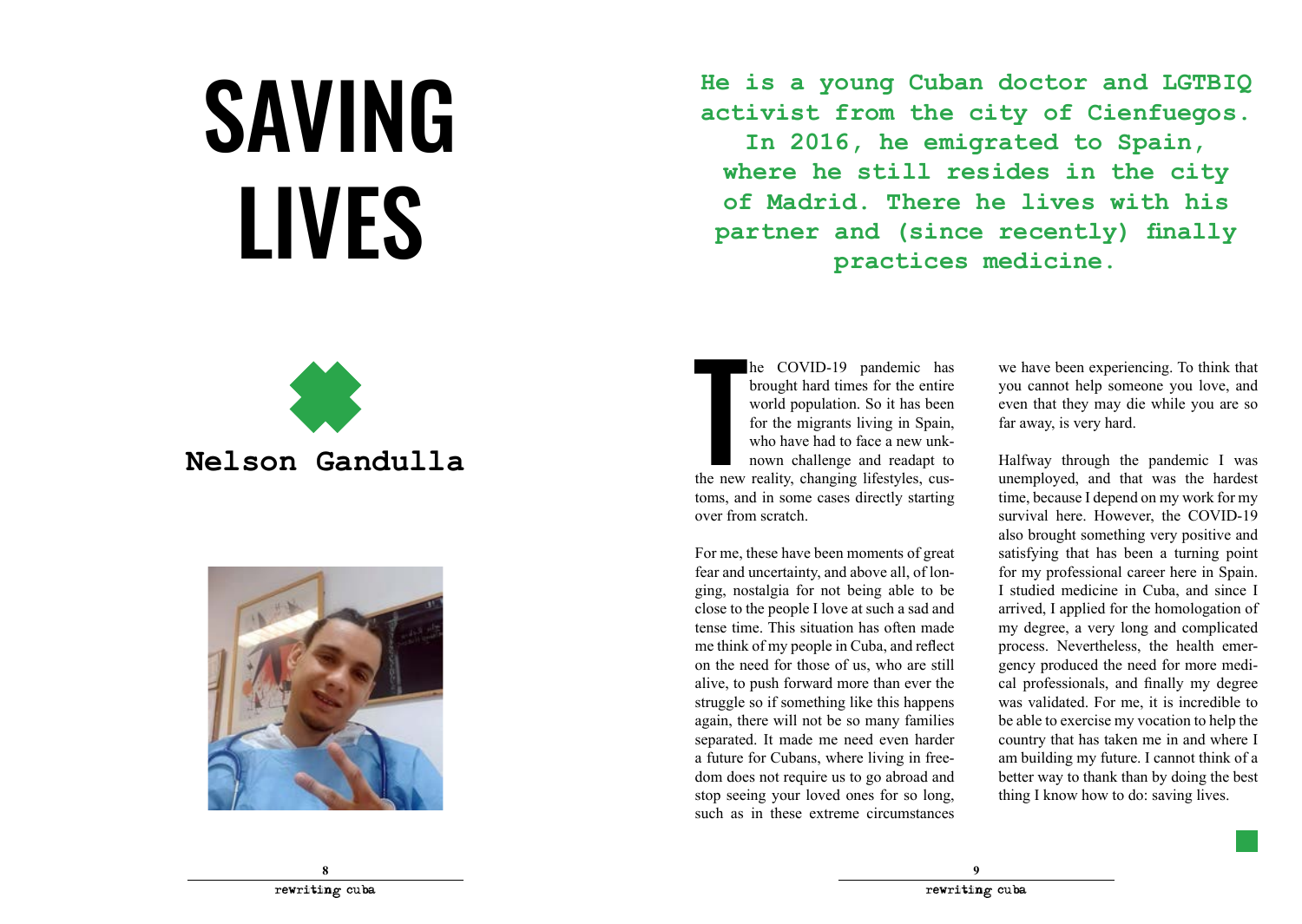### <span id="page-5-0"></span>WOMEN, MORE vulnerable in social **ISOLATION**



### **Zuleidys Pérez**

**Zuleidys is located in the east of Cuba and carries out independent initiatives to support and empower women in her community.**

large part of the world<br>the fatal COVID-19 p<br>which is leaving a larger of deaths. Trying the transmission of the<br>different types of gove<br>have adopted different measures. large part of the world is facing the fatal COVID-19 pandemic, which is leaving a large number of deaths. Trying to reduce the transmission of this virus, different types of governments

The Cuban government is no exception and has also taken measures, one of the main ones being social isolation. However, these measures have caused several problems within the population, especially for women, who are the fundamental axis of many families. It should be kept in mind that Cuban women continue to



assume culturally assigned gender roles, which still keep them slaves of men and their power.

Living conditions in Cuba have led to bigger families, with 12 to 14 people, children, parents, siblings, sisters-in-law, nephews, grandparents, etc., living together in the same house. The woman, in her domestic environment, in her daily effort to articulate the family, is the one who is mostly affected by these measures. Hygiene in the home, the care and education of children and the elderly, the whole weight of work and care falls on them. In addition, the poor housing conditions, the lack of food, of basic necessities such as soap, detergent, toothpaste and problems of access to drinking water must also be added. Such kinds of problems are the ones that Cubans face on a daily basis.

Social isolation exposes women even more to the increase of machismo and domestic violence, which leads to murders of women, men staying home longer, alcoholism, gambling and drugs, all of which affects the coexistence. Women live in a situation of constant violation of their fundamental rights. The State, in its ego of being within the countries with fewer cases of COVID-19 infections, ignores these problems. Until there is a transparent and participatory government in Cuba, with democracy, respect for human rights and fundamental freedoms and, above all, until there are public policies that provide protection for women, we will continue to be the most vulnerable sector of the population, and even more in times of quarantine.